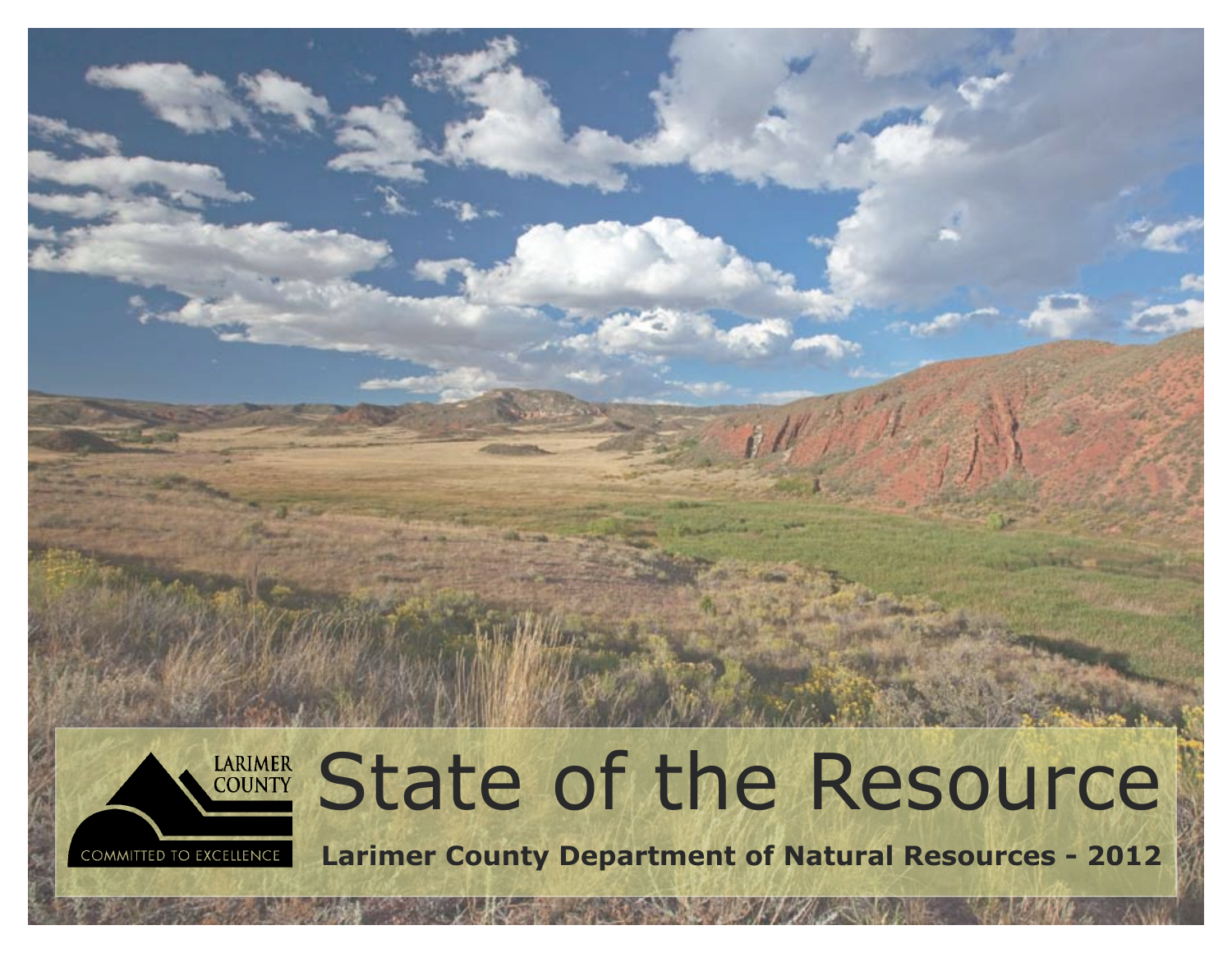#### *2012 - State of the Resource*

Welcome to the "State of the Resource" - an overview of land stewardship activities completed by the Larimer County Natural Resources Department. The Department partners with landowners and agencies to manage more than 47,000 acres of land. These areas are some of Larimer County's most beautiful, productive and ecologically important landscapes.

The year 2012 was defned by broad planning projects like Energy by Design, a project aimed to protect resource values at Red Mountain Open Space in light of severed mineral rights. The Poudre River was also a priority and multiple restoration projects were implemented along its banks to reduce erosion and non-native plants. Rare and endangered species were even discovered on some of your open spaces.

This was a very exciting and busy year to say the least and I think you will be impressed at the breadth and depth of projects noted in the report. Please contact us with any additional questions it may conjure, and most importantly, please continue to enjoy your Larimer County parks and open spaces.

Meegan Flenniken

Resource Program Manager (970) 679-4562

*Support for stewardship of Larimer County's open spaces comes from the 1/4-cent Help Preserve Open Spaces Sales Tax. Since citizens initiated the tax in 1995, the Department of Natural Resources has protected and manages over 47,000 acres of land for conservation and recreation.* 



#### **Conservation Easement Monitoring Page 3**





**Poudre River Restoration Projects Page 3** 







**Russian Olive Removal Page 4** 

Photo credit: Jamie Dahl

**New Rare Plant Discovered Page 4** 

Photo credit: Jefrey Boring



**Raptor Report Page 4** 

Photo credit: Lou Hegedus





Photo credit: Jefrey Boring



Photo credit: John Bender



**Weed Be Gone Page 5** 

Photo credit: Steve Priest

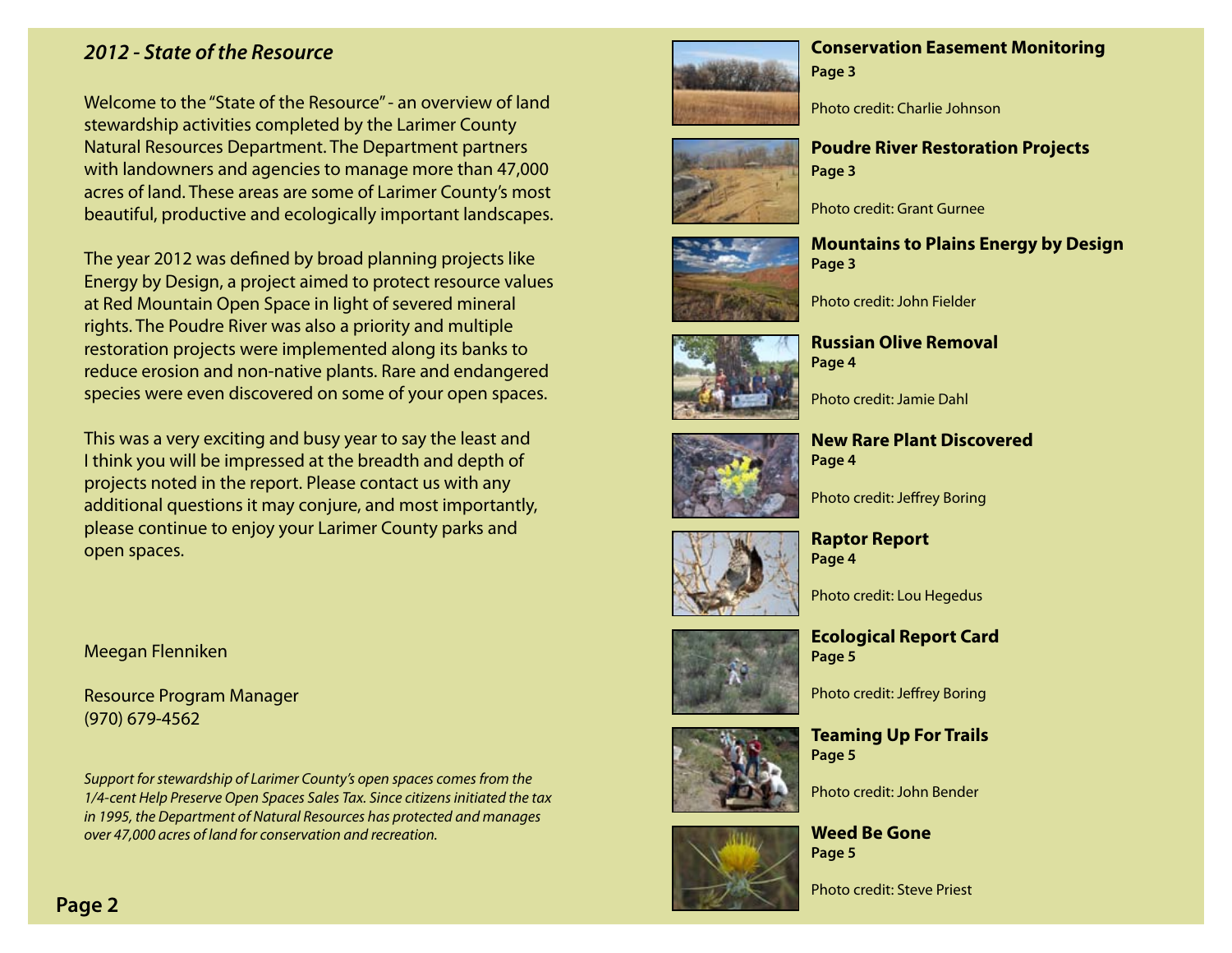

## **0 Is a Big Number**

All 42 conservation easements held by the Natural Resources Department, including Heron Lakes, the newest conservation easement, were monitored in 2012. In addition, Larimer County owns and manages 10 properties protected with conservation easements, such as River Blufs Open Space and Red Mountain Open Space. In total, over 33,000 acres of protected land were monitored in 2012 and 0 violations were observed. Now, that's big!

## **Focus on the Poudre**

Two major restoration projects focused on the Poudre River in 2012, at River Blufs and Lions' open spaces. Through a grant provided by Great Outdoors Colorado (GOCO) and a partnership with the Larimer County Conservation Corps, over 700 exotic Siberian elm trees were removed along the Poudre River at River Blufs Open Space. At Lions' Open Space, the focus was planting trees and shrubs to restore a native riparian corridor along the Poudre River. A formerly eroding and barren riverbank was bioengineered and over 15,000 native plants were installed through a unique partnership, at no cost to the Department.





## **Safeguarding Red Mountain Open Space**

The Natural Resources Department partnered with the City of Fort Collins, State Land Board and The Nature Conservancy to develop a plan that will ensure the natural and cultural resources on Red Mountain Open Space, Soapstone Prairie Natural Area and Meadow Springs Ranch are protected if oil and gas development occurs. The mineral rights are severed and owned by other parties, so neither Larimer County nor Fort Collins can prevent oil and gas development. The plan, known as Mountains to Plains Energy by Design, is a cutting edge, science-based approach to avoiding, minimizing and mitigating impacts to natural, cultural and recreational resources from mineral development. A comprehensive set of best management practices, reclamation standards and compensatory mitigation requirements will ensure the conservation values that defne this protected landscape will remain preserved, while allowing mineral owners reasonable access.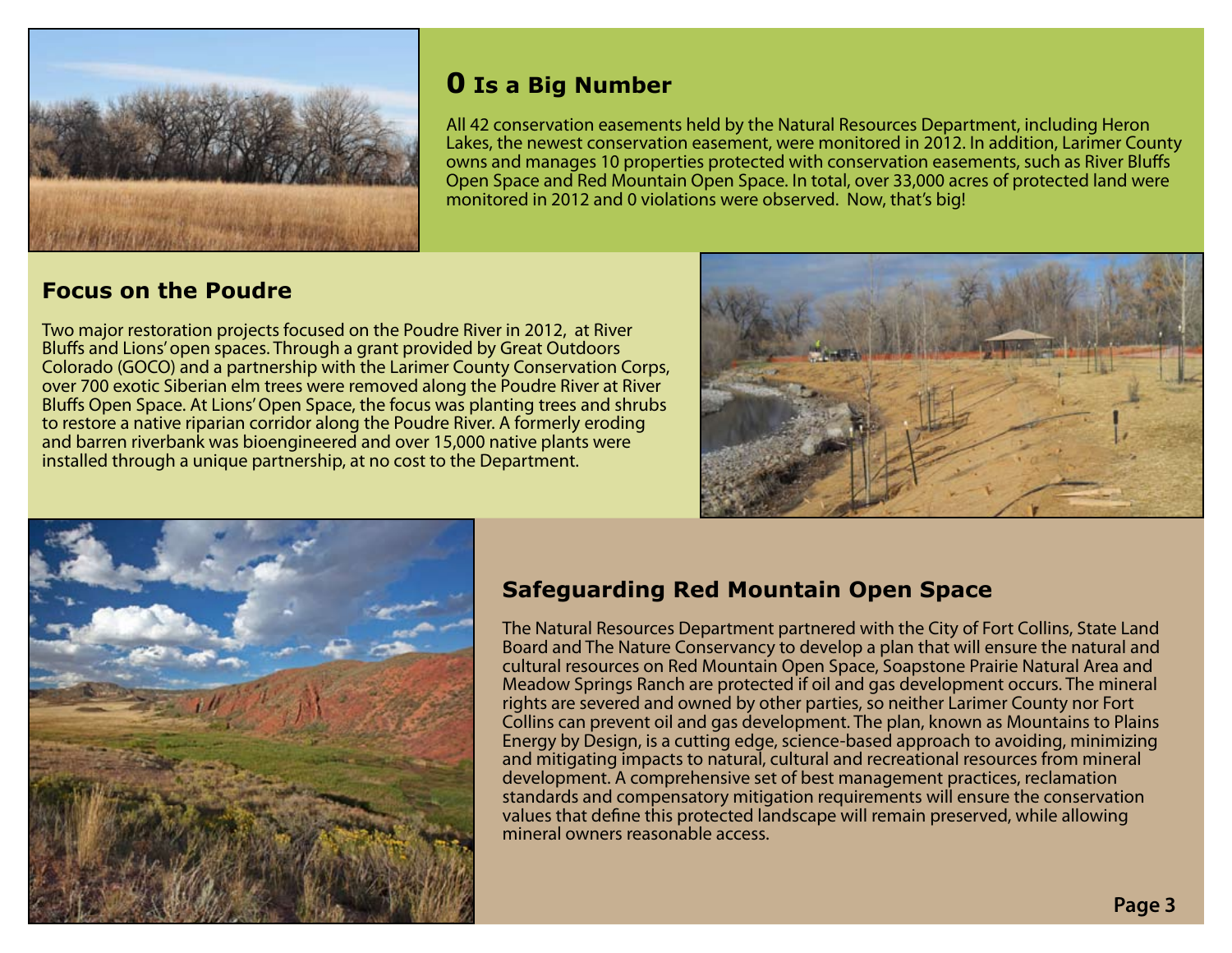

## **2 Public Agencies + 2 Private Landowners +**

### **14 Volunteers = Restoration Success**

The formula for restoration success at the Three Bell Conservation Easement has been proven. The Natural Resources Department partnered with the Colorado State Forest Service, private landowners and volunteers to remove more than 30 exotic Russian olive trees from the site. These aggressive trees displace native cottonwoods and willows and convert open riparian forests to a dense stand of thorny shrubs. These volunteers, tougher than the KGB, took care of the Russian olive trees at Three Bell CE.

## **New Rare Plant Discovered at Eagle's Nest Open Space**

A new occurrence of a rare species, jeweled blazingstar (*Nuttallia speciosa*),was discovered at Eagle's Nest Open Space. Like many imperiled plant species, this small inconspicuous plant is a habitat specialist and requires uncommon soils or ecosystem processes to survive. Studying rare plants provides a greater understanding (and appreciation) of the open spaces we manage. Additionally, two rare plants, Bell's twinpod (*Physaria bellii*), pictured to the right, and Rocky Mountain cinquefoil (*Potentilla rupincola*), were resurveyed and are stable or improving. These plants may be rare, but they're doing well at your open spaces.





## **Big Birds Return to Larimer County**

Raptors, some of the largest birds observed in Colorado, nested at Larimer County parks and open spaces in 2012. Five species of raptors including red-tailed hawks, golden eagles, bald eagles, great-horned owls and osprey nested and 12 new fedglings were documented this year. Raptors often use a nest repeatedly and a single nest may produce ofspring year after year. For example, the osprey platform at Pinewood Reservoir County Park has produced eight chicks over the last seven years.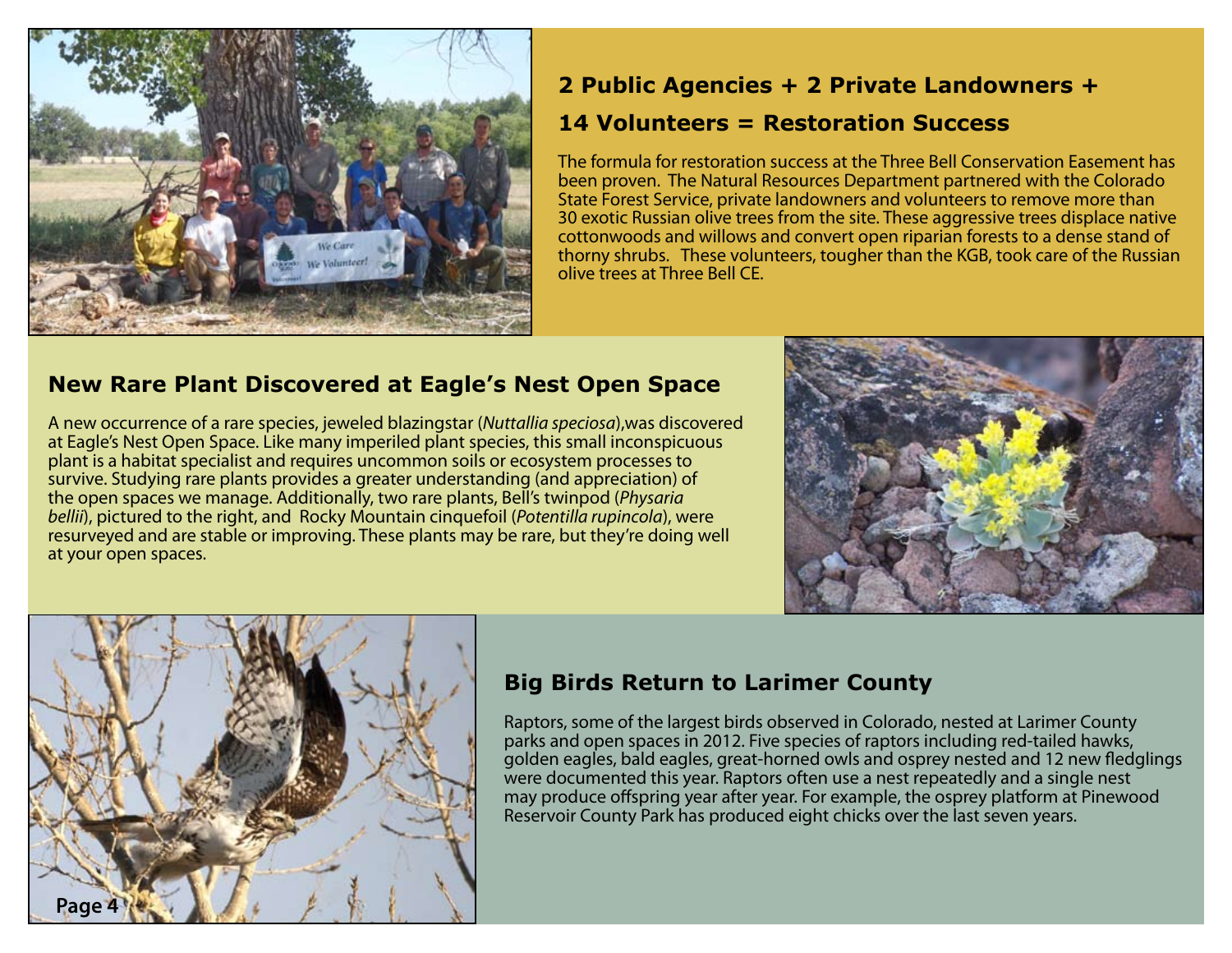

## **Report Cards Are In – Ecosystems Get High Marks**

With volunteer help, an assessment tool was employed at three open spaces in 2012, to better understand the ecological status of various plant communities on County open lands. The stream corridors at Chimney Hollow Open Space and the shrublands at Eagle's Nest Open Space got the highest marks due to little sign of human disturbance such as weeds or overgrazing. No additional management actions were prescribed. The shrublands at River Blufs Open Space are much smaller and surrounded by developed land, so this plant community did not score as well. Few weeds and no signs of excessive erosion were observed though, and only minor weed control was prescribed in the drainages. Volunteers served as valuable citizen scientists by measuring the condition of these biologically rich ecosystems.





Trails are shared by many and, thankfully, maintained by many. An eroding section of the Sawmill Trail at Horsetooth Mountain Open Space was rerouted with the help of the Overland Mountain Bike Club and a partnership with Great Outdoors Colorado (GOCO). Now, the new sustainable trail can be enjoyed by hikers, bikers and equestrians alike…nothing builds bridges like trail work!



## **On the Verge of Eradication**

An infamous weed with a thorny disposition is nearly gone from Larimer County, and not a minute too soon. Yellow starthistle (*Centaurea solstitialis*), an extremely prolifc noxious weed, was frst discovered west of Berthoud in 2003. It is believed seed was transferred via construction equipment from California, and an infestation spread across 500 acres before being reported. This prolifc invader infests an estimated 20 million acres of rangeland and forests across California, Oregon and Idaho. The Colorado Department of Agriculture labeled this species one of the most noxious in Colorado and funded an eradication efort in Larimer County. Thanks to diligent monitoring, tracking, spraying and pulling eforts, the species is now almost non-existent in the county. Ninety-nine percent of the yellow starthistle plants found in Larimer County have been treated and are dead; only two plants survived in 2012 and their days are numbered. **Page 5**